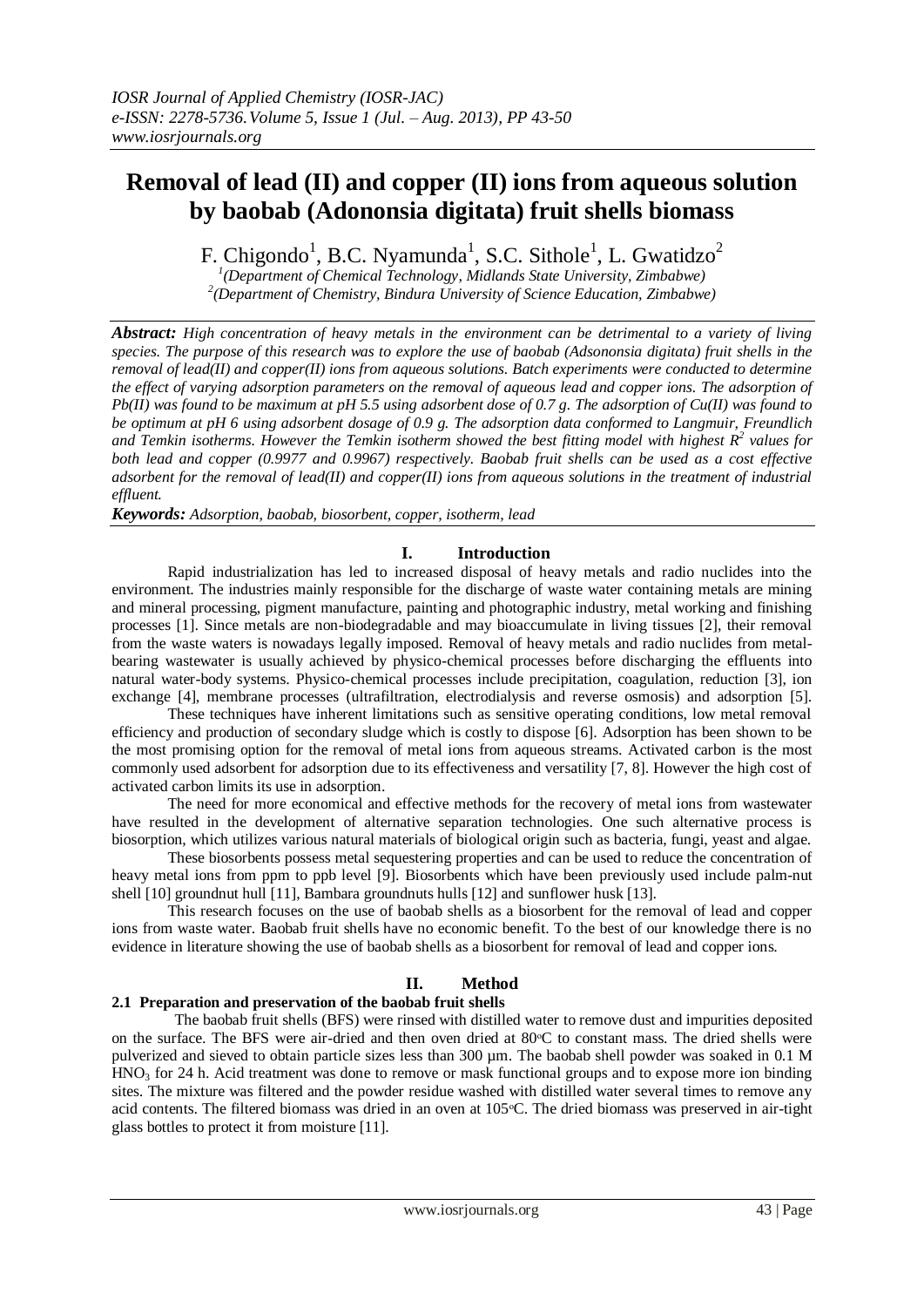## **2.2 Characterisation of biosorbent**

Functional group elucidation was done using Fourier Transmitter Infrared (FTIR) spectrometer (Digilab Merlin 2000 series). Characterisation of the treated biomass was done before and after metal adsorption.

## **2.3 Equilibrium adsorption studies**

#### **2.3.1 Effect of pH**

The effect of pH on metal adsorption was monitored over a pH range of 2 to 6.5. In this study, 100 ml of separate solutions  $(25 \text{ ppm Pb}^{2+} \text{ and } 8 \text{ ppm Cu}^{2+} \text{ ions})$  were transferred into 250 ml conical flasks agitated at 200 rpm for 150 min with 0.5 g biosorbent. The mixtures were filtered and the filtrate analysed for residual metal ions using FAAS (Shimadzu 50 B).

## **2.3.2 Effect of contact time**

The investigation was done to determine the optimum time for adsorption of both lead and copper ions using the baobab fruit shells. The biosorbent (0.5 g) was contacted with 100 ml separate solutions of 25 ppm  $Pb^{2+}$  and 8 ppm  $Cu^{2+}$  ions adjusted to pH 5.5 and 6 respectively. The solutions were agitated at 200 rpm for different contact times (10-150 min). The mixtures were filtered and residual metal ions in filtrate analysed using FAAS.

#### **2.3.3 Effect of biosorbent dosage**

The effect of quantity of the baobab fruit shells used was investigated by equilibrating separate 100 ml solutions of lead (25 ppm) and copper (8 ppm) ions with different masses of the adsorbent  $(0.1-0.9 \text{ g})$  agitated at 200 rpm for 120 min. The mixture was filtered and the residual metal ions in filtrate analysed using FAAS.

#### **2.3.4 Effect of initial metal concentration on monosorption**

Separate 100 ml solutions of copper and lead ions with different initial concentrations (10-100 ppm) were contacted with optimised adsorbent dosage (0.7 g for Cu at pH 5.5 and 0.9 g for Pb at pH 6). The mixtures were agitated at 200 rpm for 200 min. The mixtures were filtered and filtrate analysed for residual metal ions.

#### **2.3.5 Effect of initial metal concentration on binary sorption**

The effects of initial concentrations of  $Pb^{2+}$  and  $Cu^{2+}$ ions in binary sorption were carried out at optimised adsorbent dose, contact time and pH by varying the initial metal ion concentration in the ratio 1:2.

The conical flasks were agitated at 200 rpm for 120 min. The mixtures were filtered and filtrate analysed for residual lead and copper ions using FAAS.

## **3.1 FTIR characterisation**

## **III. Results and Discussion**

The FTIR spectra of BFS before and after biosorption are shown in Figs. 1 and 2 respectively. The - OH, -NH, carbonyl and carboxylic groups are important sorption sites. The peak at 3420 cm<sup>-1</sup> is attributed to -OH and –NH groups. The absorption peaks between 1760 and 1600 cm<sup>-1</sup> are characteristics of carbonyl groups stretching. The presence of –OH group, coupled to carbonyl group confirms the presence of carboxylic acid groups in the biosorbent [11]. The peaks around 1440 cm<sup>-1</sup> indicate the presence  $\text{CH}_2$  and  $\text{CH}_3$  groups while peaks around 1420 cm<sup>-1</sup> can be attributed to the aromatic CH and carboxyl-carbonate structures.

After biosorption, the broadening of  $-OH$  peak at 3420 cm<sup>-1</sup> and carbonyl groups at 1640 cm<sup>-1</sup> was observed (Fig. 2). This indicates the participation of hydroxyl and carbonyl groups in the biosorption of lead(II) and copper(II) ions. Similar spectra were obtained for biosorption studies of metal ions using groundnut hull [11], cashew nut shells [14] and palm nut shells [10].

## **3.2 Equilibrium studies on biosorption of Pb2+ and Cu2+**

## **3.2.1 Effect of pH**

The effect of pH on the adsorption of lead(II) and copper(II) ions is shown in Fig. 3. The uptake and equilibrium sorption capacity of metal removal from aqueous solution are strongly affected by the pH [15]. At the same time, the state of chemically active sites is changed by the solution pH [11]. The maximum adsorption of lead(II) and copper(II) ions was achieved at pH 5.5 and 6 respectively. At pH values higher than 6.5, both metals ions were precipitated. Therefore the removal of metal ions at higher pH values is due to the formation of precipitates rather than adsorption [16]. The biosorption capacity  $(Q_e)$  increased with increase in pH up to pH 5.5 for lead(II) ions and pH 6 for copper(II) ions. The increase in metal adsorption with increase in pH is due to a decrease in competition between hydrogen ions and metal ions for the surface sites and also due to decrease in positive surface charge.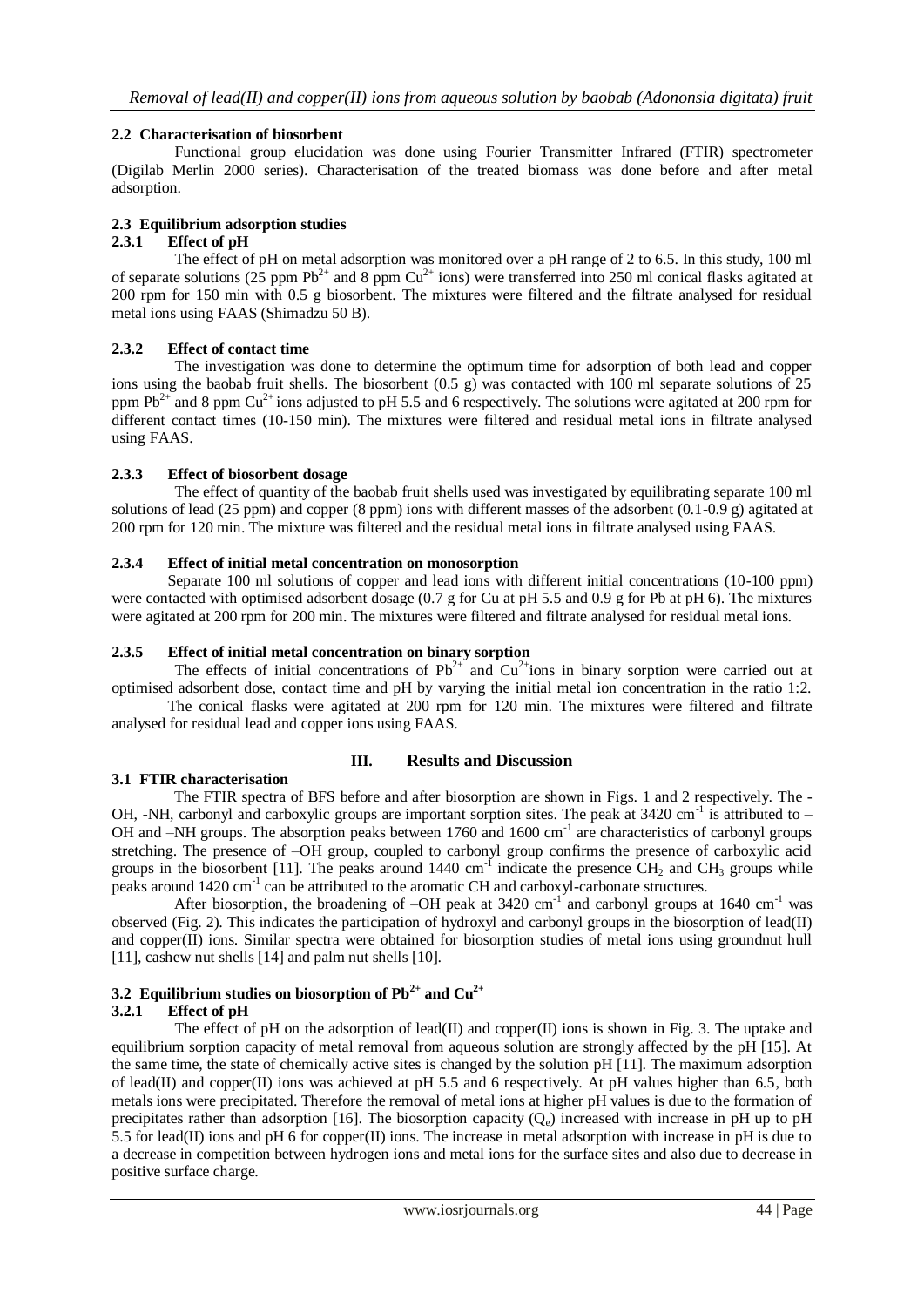

**Figure 2: FTIR spectra of baobab fruit shells after biosorption**

As the pH increases, more negatively charged surface becomes available thus facilitating greater metal adsorption. At low pH, higher concentration and mobility of H<sup>+</sup> ions favour H<sup>+</sup> adsorption compared to metal ions. According to Onundi et al. [17] metal ions are more soluble in solution at lower pH values and this reduces their adsorption. At lower pH, the surface of the adsorbent is surrounded by hydronium ions  $(H<sup>+</sup>)$ thereby blocking metal ions from binding sites on adsorbents.



**Figure 3: Effect of pH on the sorption of**  $Cu^{2+}$  **and**  $Pb^{2+}$  **ions**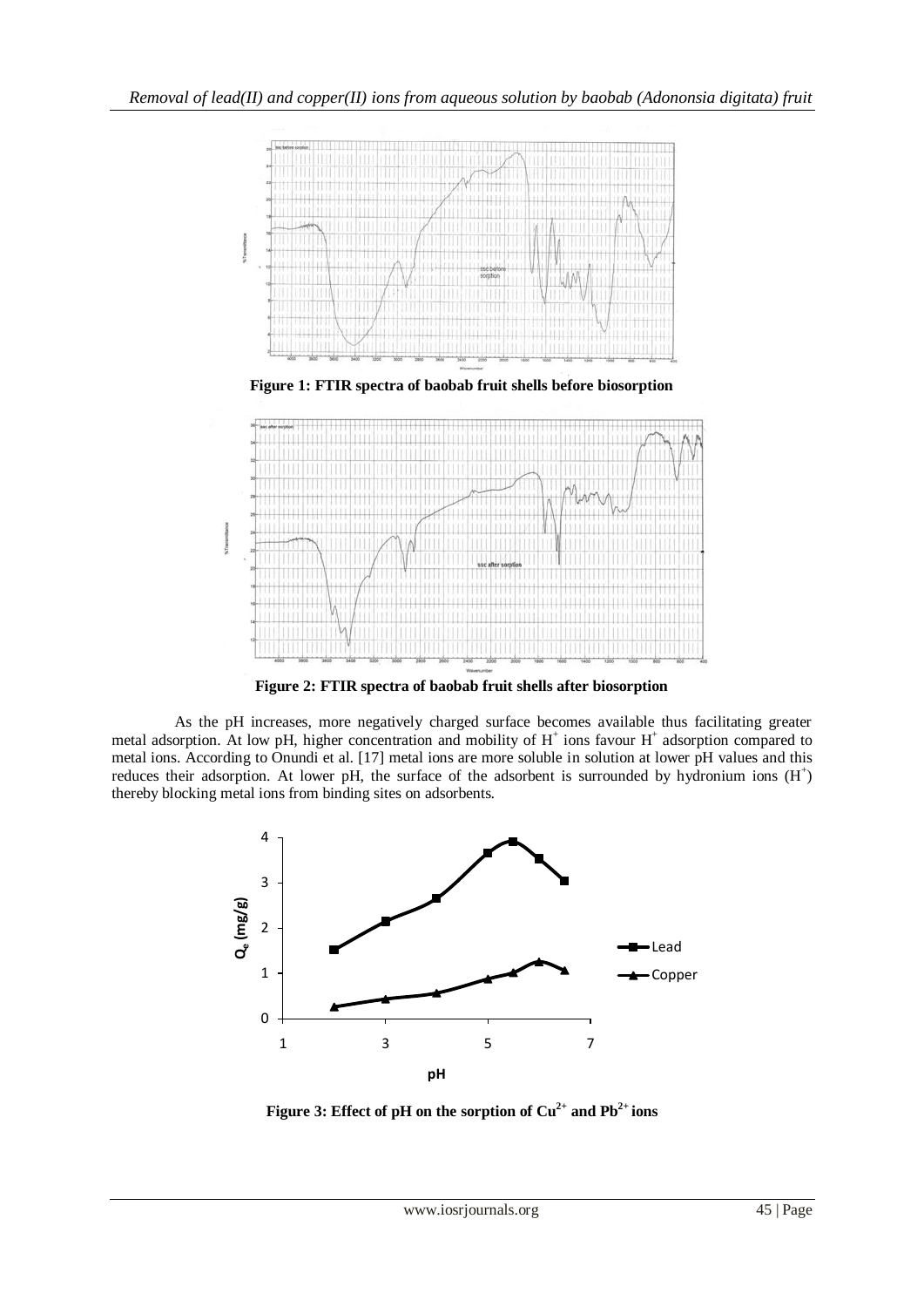#### **3.2.2 Effect of contact time**

The effect of contact time on the biosorption of lead(II) and copper(II) is shown in Fig. 4. The amount of the adsorbed metal ions increases with increasing time until it levels off after some (90 min for  $Cu^{2+}$  and 120 min for  $Pb^{2+}$ ). A constant adsorption is indicative of equilibration due to saturation of adsorption sites. Rapid adsorption of metal ions during the initial stages was due to the large initial concentration gradient between the adsorbate in solution and the number of available vacant sites on the adsorbent surface. The adsorption capacity for  $Cu^{2+}$  was lower than for  $Pb^{2+}$  ions.



**Figure 4: Effect of contact time on the sorption of**  $Cu^{2+}$  **and**  $Pb^{2+}$  **<b>ions** 

#### **3.2.3 Effect of biosorbent dosage**

The effect of adsorbent dosage on the adsorption of lead(II) and copper(II) is shown in Fig. 5. There is an increase in adsorption capacity with increasing adsorbent dosage up to a maximum of 0.9 g for Cu and 0.7 g for Pb giving corresponding maximum percentage metal removal of 78 and 68% respectively. Further increment in adsorbent dosages resulted in decline in adsorption capacity. The initial increase in adsorption capacity with increasing adsorbent dosage is explained by the increase in the number of exchangeable sites for metal ion adsorption [17]. The decline in adsorption beyond certain adsorbent dosages could be due to the aggregation/agglomeration of sorbent particles at higher dosages which would lead to a decrease in the total surface area of the adsorbent particles available to the metal ions. As a result the adsorption capacity of the adsorbent is not fully utilised [18].



**Figure 5: Effect of adsorbent dosage on adsorption of**  $Cu^{2+}$  **and**  $Pb^{2+}$  **<b>ions** 

#### **3.2.4 Effect of initial metal concentration on monosorption**

The effect of initial concentration on the monosorption of copper and lead ions is shown in Fig. 6. For both metal ions, an increase in initial concentration resulted in increase in the adsorption capacity. This can also be explained in terms of increase in adsorption sites coverage as the metal ion concentration is increased [19].

High metal concentration saturates the adsorbent sites more quickly thereby decreasing the overall percentage metal removal. A similar trend was observed by Andal and Sakthi [20].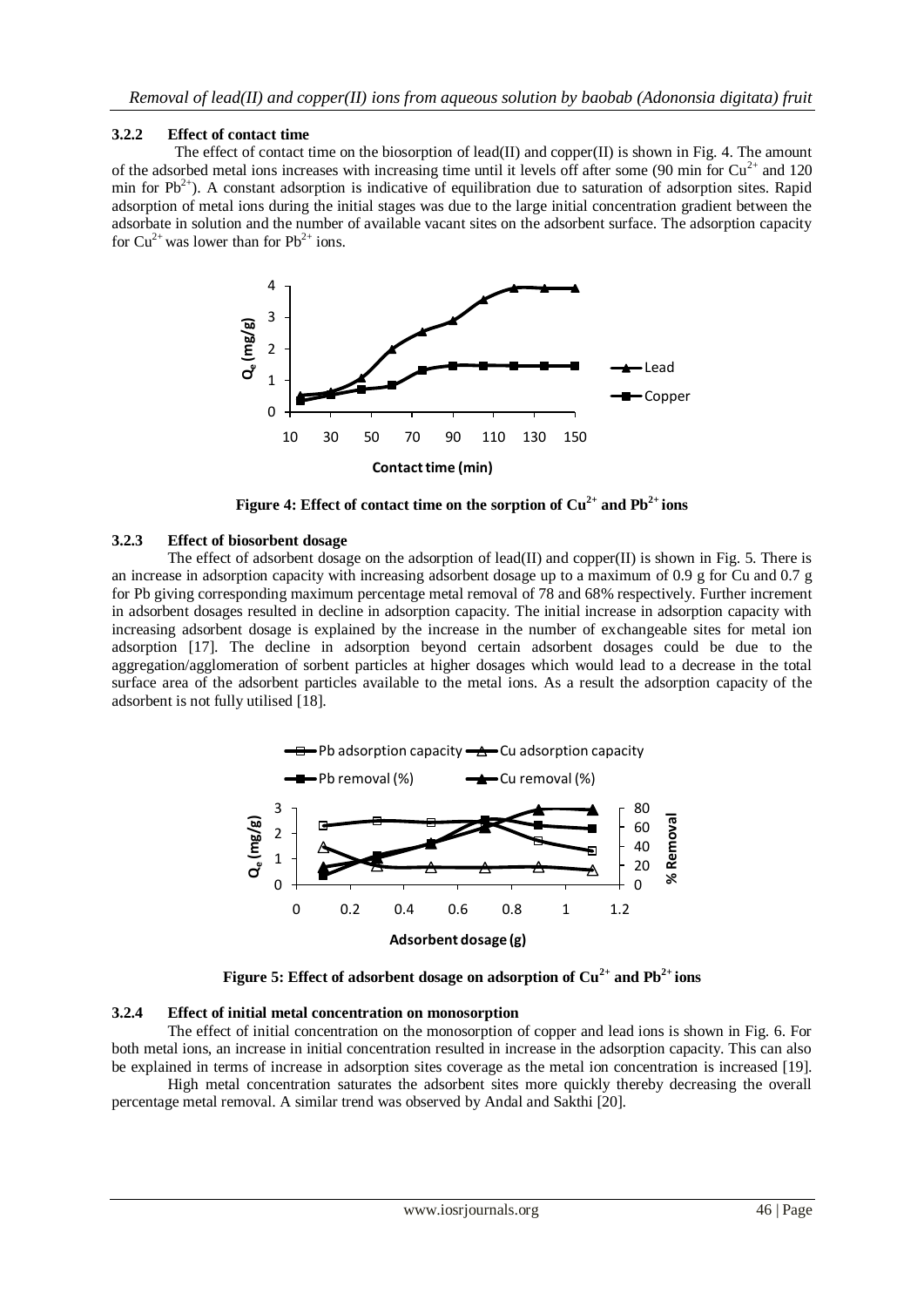

**Figure 6: Effect of initial metal ion concentration on adsorption capacity**

#### **3.3 Adsorption isotherms**

The Langmuir (eqn 1), Freundlich (eqn 2) and Temkin (Eqn 3) isotherms were applied to the equilibrium studies to test for data conformity. The linear forms of the isotherms are represented by equations 1- 3.

$$
\frac{1}{q_e} = \frac{1}{Q} + \frac{1}{bQ} * \frac{1}{C_e}
$$
 (1)

Where,  $\dot{Q}$  (mgg<sup>-1</sup>) and b (Lmg<sup>-1</sup>) are the Langmuir constants related to the maximum adsorption and energy of adsorption respectively and  $C_e$  is the equilibrium concentration of the adsorbate (mgL<sup>-1</sup>).

$$
\log q_e = \log K + \frac{1}{n} \log C_e \tag{2}
$$

Where, k and  $1/n$  are the Freundlich constants related to adsorption capacity and adsorption intensity respectively of the adsorbent.

 $X = a + b \ln C$  (3)

Where, C is the concentration of the adsorbate in solution at equilibrium  $(mgL^{-1})$ , X is the amount of metal adsorbed per unit weight of adsorbent (mgg<sup>-1</sup>), a and b are constants related to adsorption capacity and intensity of adsorption.

It was observed that the Langmuir adsorption isotherm satisfactorily describes the sorption of copper and lead ions from aqueous solutions using baobab shells as indicated by the high correlation coefficients( $\overline{R}^2$ ) of 0.9949 and 0.9961 respectively (Fig. 7). The applicability of the Langmuir isotherm indicates good monolayer coverage of lead(II) and copper $(II)$  ions on the surface of baobab shells which consequently suggests the formation of a mono layer on the adsorbent surface in the given concentration range [21]. The fact that the Langmuir isotherm fits the experimental data very well may be due to the homogenous distribution of active sites on the adsorbent since the Langmuir equation assumes that the surface is homogenous. Thus the applicability of the Langmuir isotherm in the present system indicates the monolayer coverage of lead(II) and  $copper(II)$  ions on the outer surfaces of the adsorbent [19]. The calculated model parameters with correlation coefficients are shown in Table 1. The adsorption capacity,  $Q_{max}$ ,  $(mgg^{-1})$  of copper is higher than that of lead.

The affinity of the two metals for the adsorbent surface in terms of b is higher for lead. The values of b were fairly low which implies low surface energy in the process and consequently low bonding between metal ions and the baobab fruit shells. Qaiser et al. [11] reported the maximum adsorption capacities for lead on groundnut hull  $(31.54 \text{ mgg}^{-1})$  and baggase fly ash  $(2.5 \text{ mgg}^{-1})$ .



**Figure 7: Langmuir isotherm for the adsorption of**  $\text{Pb}^{2+}$  **and**  $\text{Cu}^{2+}$  **on shells of baobab**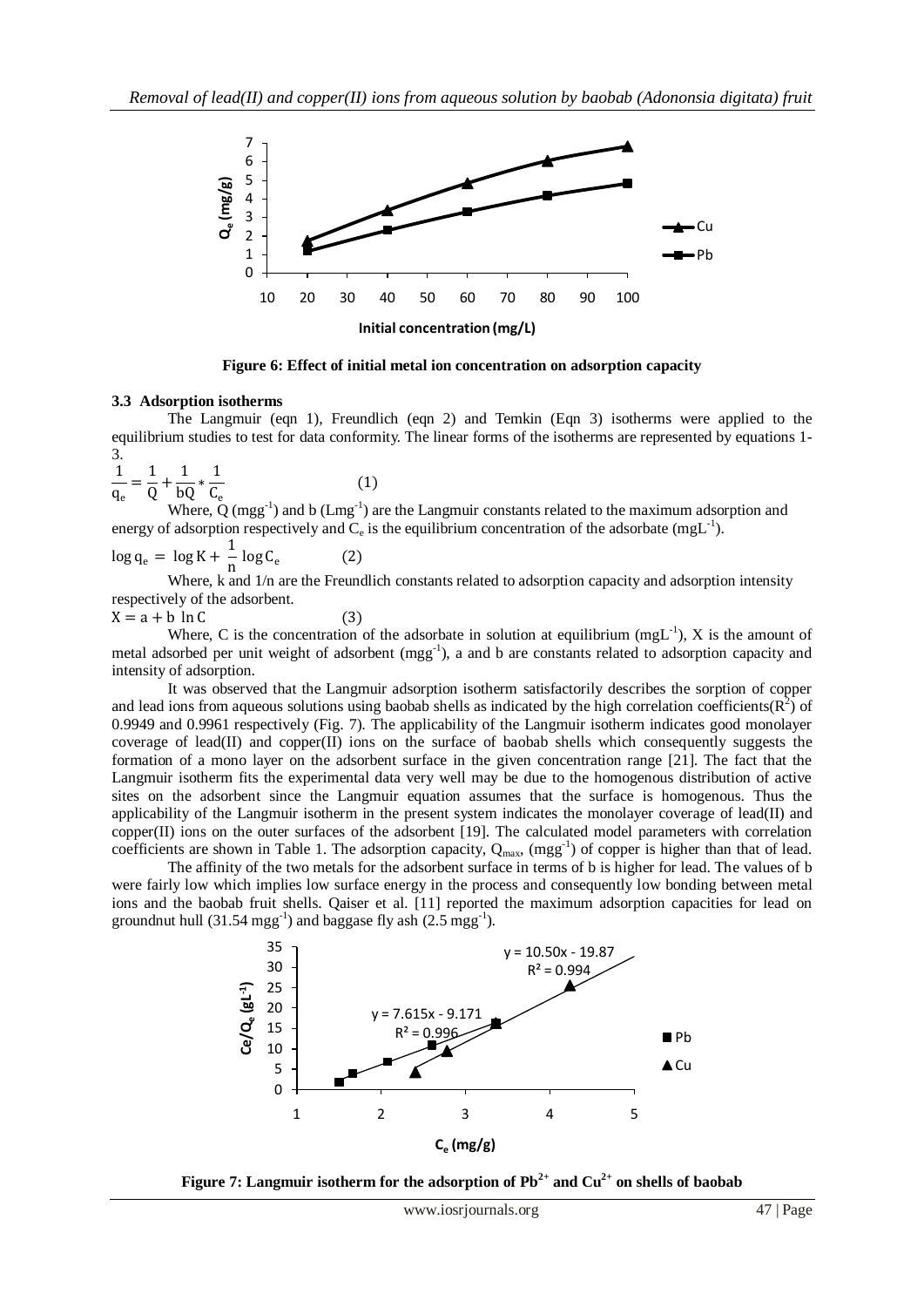The Freundlich isotherms for lead and copper adsorption are shown in Fig. 8. It was observed that the Freundlich adsorption isotherm also conforms to the sorption of lead and copper ions from aqueous solutions using baobab fruit shells. However, the level of conformity is to a less extent compared to the Langmuir adsorption isotherms as indicated by lower correlation coefficients values of 0.9755 and 0.973 for  $Pb^{2+}$  and  $Cu^{2+}$ respectively. The values of n (1.57 and 1.61) for lead and copper respectively, confirm that the baobab shells have a heterogeneous surface since the values satisfy the heterogeneity condition where n must be in the range 1  $\langle$  n $\langle$  10 [22]. The values of 1/n ranging from 0 to 1 are a measure of adsorption intensity or surface homogeneity as the values approach zero. Values for  $1/n$  less than 1 indicate normal Langmuir adsorption isotherm while those values above 1 are indicative of cooperative adsorption [23]. The values of  $K_F$  for lead (0.95) and copper (0.90) imply that there was low uptake of the metal ions onto the adsorbent surface.



**Figure 8: Freundlich isotherms for the adsorption of**  $\text{Pb}^{2+}$  **and**  $\text{Cu}^{2+}$  **on shells of baobab** 

|            | ---- <i>-</i> -------      |        |        |  |  |
|------------|----------------------------|--------|--------|--|--|
| Model      | Parameter                  | Pb     | Cu     |  |  |
| Langmuir   | $\mathcal{Q}_{\text{max}}$ | 7.65   | 10.56  |  |  |
|            | b                          | 0.11   | 0.05   |  |  |
|            | $\rm R_L$                  | 0.48   | 0.50   |  |  |
|            | $\mathbf{R}^2$             | 0.9961 | 0.9949 |  |  |
| Freundlich | $K_f$                      | 0.95   | 0.90   |  |  |
|            | n                          | 1.57   | 1.61   |  |  |
|            | $R^2$                      | 0.9755 | 0.9730 |  |  |
| Temkin     | $K_T$                      | 1.04   | 1.37   |  |  |
|            | $b_T$                      | 645.59 | 457.34 |  |  |
|            | Rź                         | 0.9977 | 0.9967 |  |  |

**Table 1: Isotherm model parameters**

Fig. 9 shows the Temkin isotherms for the adsorption of copper and lead. The Temkin isotherm takes into account the occupation of the more energetic adsorption sites [24]. Of the three isotherms under consideration, the Temkin adsorption isotherm best describes the sorption of lead and copper ions from aqueous solutions using baobab shells as indicated by the highest correlation coefficients of 0.9977 and 0.9967 for lead and copper respectively and  $b_T$  values of 645.59 KJmol<sup>-1</sup> and 457.34 KJmol<sup>-1</sup> respectively. The intensity of sorption  $(K_T)$  and the heat of sorption  $(b_T)$  for lead and copper confirm further that the data best fit the Temkin isotherm.



**Figure 9: Temkin isotherms for the adsorption of**  $\text{Pb}^{2+}$  **and**  $\text{Cu}^{2+}$  **on shells of baobab**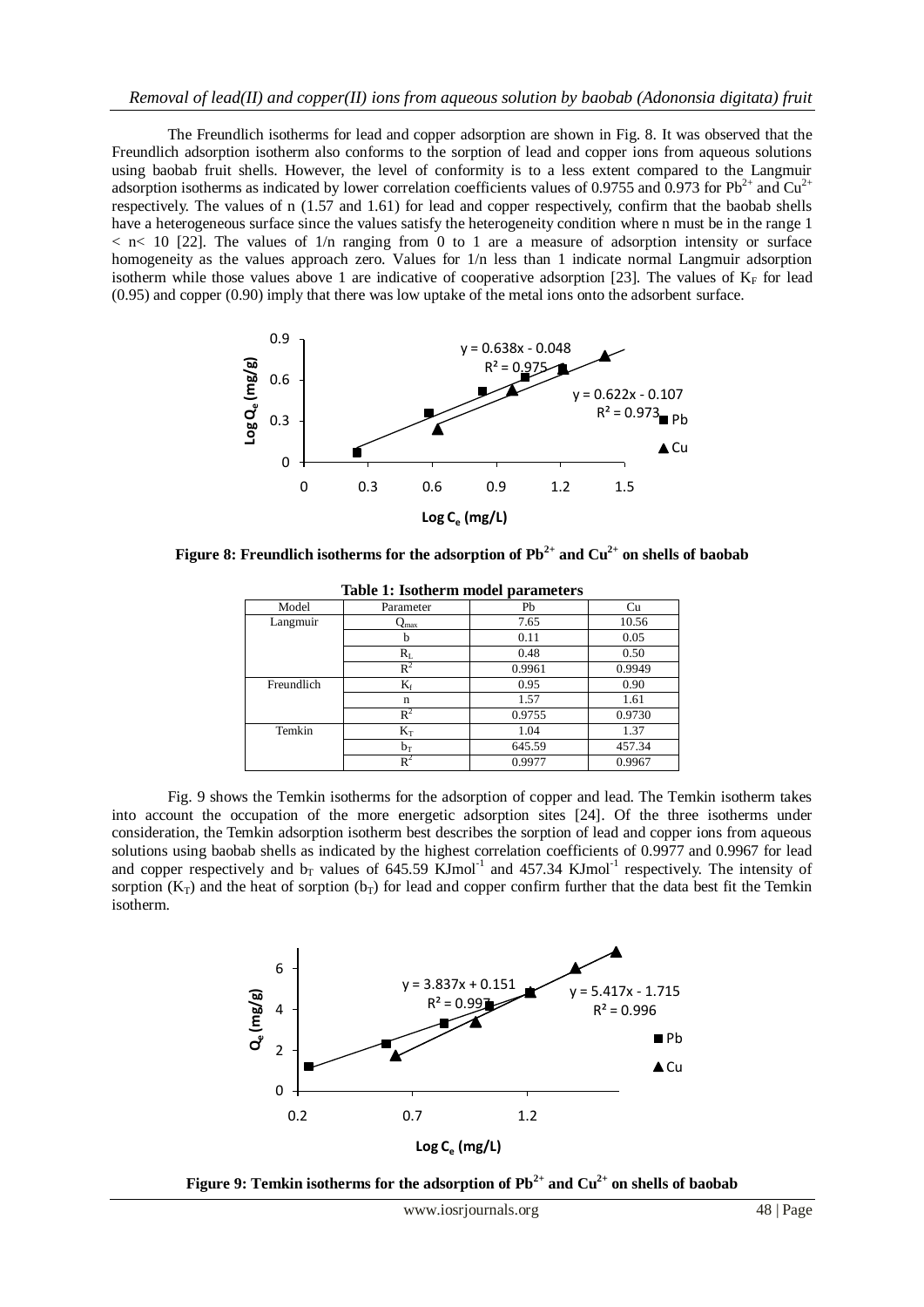#### **3.3.3 Effect of initial metal concentration on binary sorption**

The Cu-Pb binary competitive sorption was tested by the Langmuir model as shown in Figs. 10 and 11. The binary combination in which copper was the primary ion (Cu-Pb) fitted the competitive Langmuir model better than that for lead as indicated by a higher correlation coefficient value. The results indicate that there is competitive interaction in sorption of  $Cu^{2+}$  and Pb<sup>2+</sup> in the binary system.





**Figure 10: Cu-Pb binary sorption on baobab fruit shells**

**Figure 11: Pb-Cu binary sorption on baobab fruit shells**

The effectiveness of baobab shells was compared to other biosorbents reported in literature (Table 2). It appears that BFS adsorb lead and copper quite well.

| Biosorbent            | $Q_{\text{max}}(mg/g)$ |       | Reference     |
|-----------------------|------------------------|-------|---------------|
|                       | Pb                     |       |               |
| Crab fish             | 19.83                  | ۰     | $[25]$        |
| Groundnut hull        | 31.54                  | -     |               |
| Palm shell            | 1.34                   | 1.58  | 17            |
| Bombax ceiba saw dust | 40.49                  |       | [20]          |
| Baobab shells         | 7.65                   | 10.56 | Current study |

**Table 2: Comparison of Qmax of baobab fruit shells with other biosorbents**

## **IV. Conclusion**

This study has demonstrated that baobab fruit shells has favourable properties for the biosorption of lead and copper ions from aqueous solutions and the adsorbent properties are enhanced by acid treatment. The biosorption of lead and copper ions was highly dependent on experimental parameters such as contact time, initial metal concentration, pH and adsorbent dosage. The adsorption of Pb(II) was found to be optimum at pH 5.5, adsorbent dose of 0.7 g, metal ion concentration of 10 ppm and contact time of 120 min. The adsorption of Cu(II) was found to be optimum at pH 6, adsorbent dose of 0.9 g, metal ion concentration of 20 ppm and contact time of 120 min. The Temkin fitted best to the adsorption data. There is need for further studies to investigate